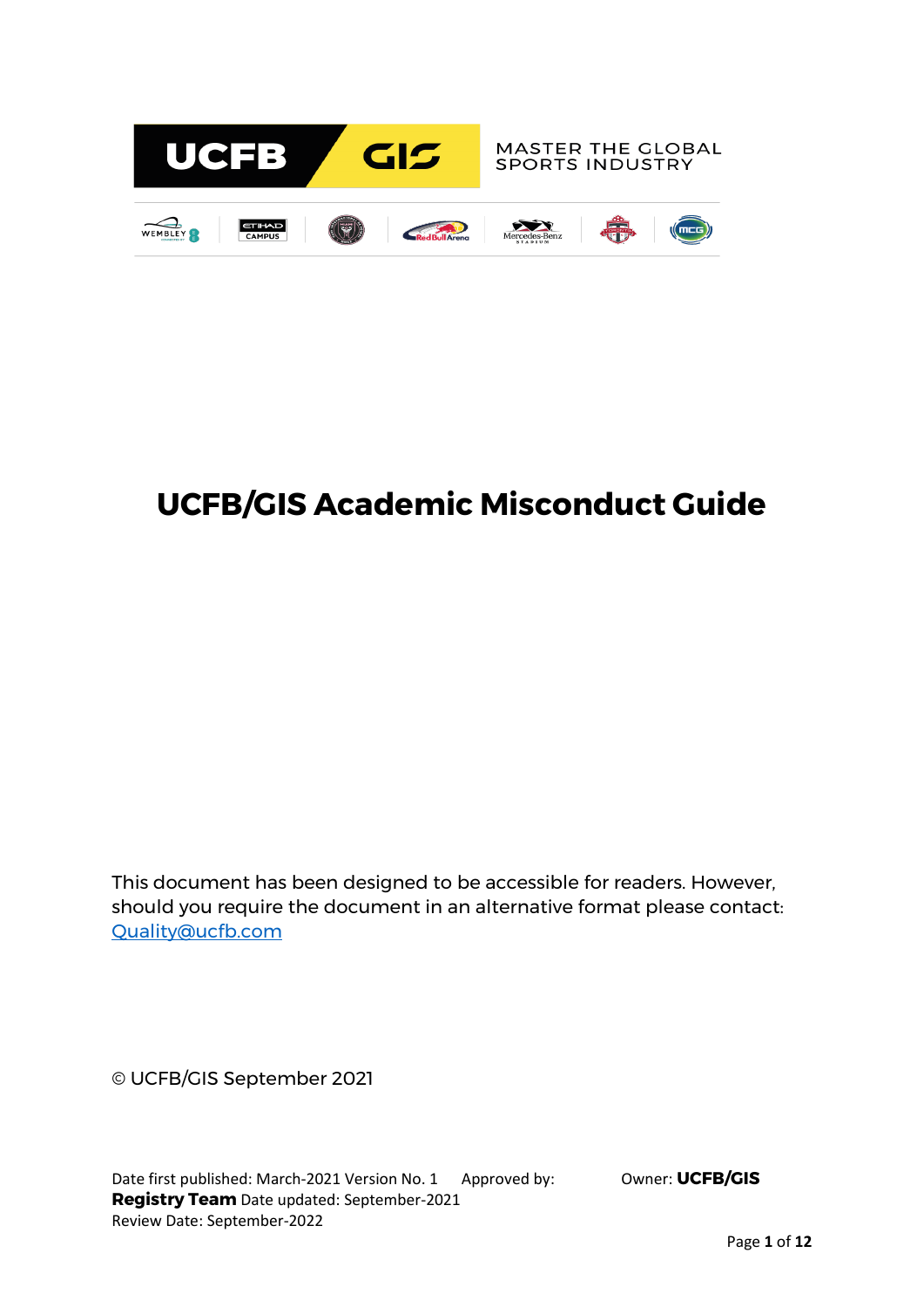## **1. Purpose**

1.1 The purpose of this policy is to provide information on how 'Academic Misconduct' at UCFB/GIS will be managed, and to ensure that all decisions are taken in an honest, transparent and respectful manner.

## **2. Scope**

- 2.1 This policy applies to undergraduate and taught postgraduate students studying at UCFB/GIS for awards of the University of East London (UEL), whether studying at any UCFB/GIS campus or by distance learning. For students studying for an award of Buckinghamshire New University (Bucks), the Academic Integrity Policy of that institution will be followed. [https://www.bucks.ac.uk/sites/default/files/2021-](https://www.bucks.ac.uk/sites/default/files/2021-07/Academic%20Integrity%20Policy.pdf) [07/Academic%20Integrity%20Policy.pdf](https://www.bucks.ac.uk/sites/default/files/2021-07/Academic%20Integrity%20Policy.pdf)
- 2.2 The Resolutions Manager in the UCFB/GIS Quality Team can advise on the application of both policies, [quality@ucfb.com](mailto:quality@ucfb.com)

## **3. Equality impact**

This policy is neutral in terms of equality-related issues.

#### **4. Introduction**

- 4.1 Academic Misconduct means a successful or unsuccessful attempt to achieve an unpermitted or unfair advantage over other students in an assessment situation.
- 4.2 Academic misconduct can include offences such as plagiarism, collusion, 'contract cheating' or bringing prohibited materials into an exam, among others. Academic misconduct can be intentional, or unintentional.

#### **5. Types of Academic Misconduct**

- 5.1 Academic Misconduct includes, but is not limited to, the following:
	- Plagiarism which means unfairly passing off another person's work, ideas or expressions of an idea as one's own.
	- Self-Plagiarism which is when a student re-uses work previously submitted to be marked without acknowledging it.
	- Collusion when more than one student contributes to a piece of work that is submitted as the work of an individual. It can also include two or more students arranging to cheat in an examination.
	- Commissioning {or Contract cheating} This area usually involves the use of "essay mills" or "essay writing services" by students. These services write or produce an assessment on a student's behalf for payment.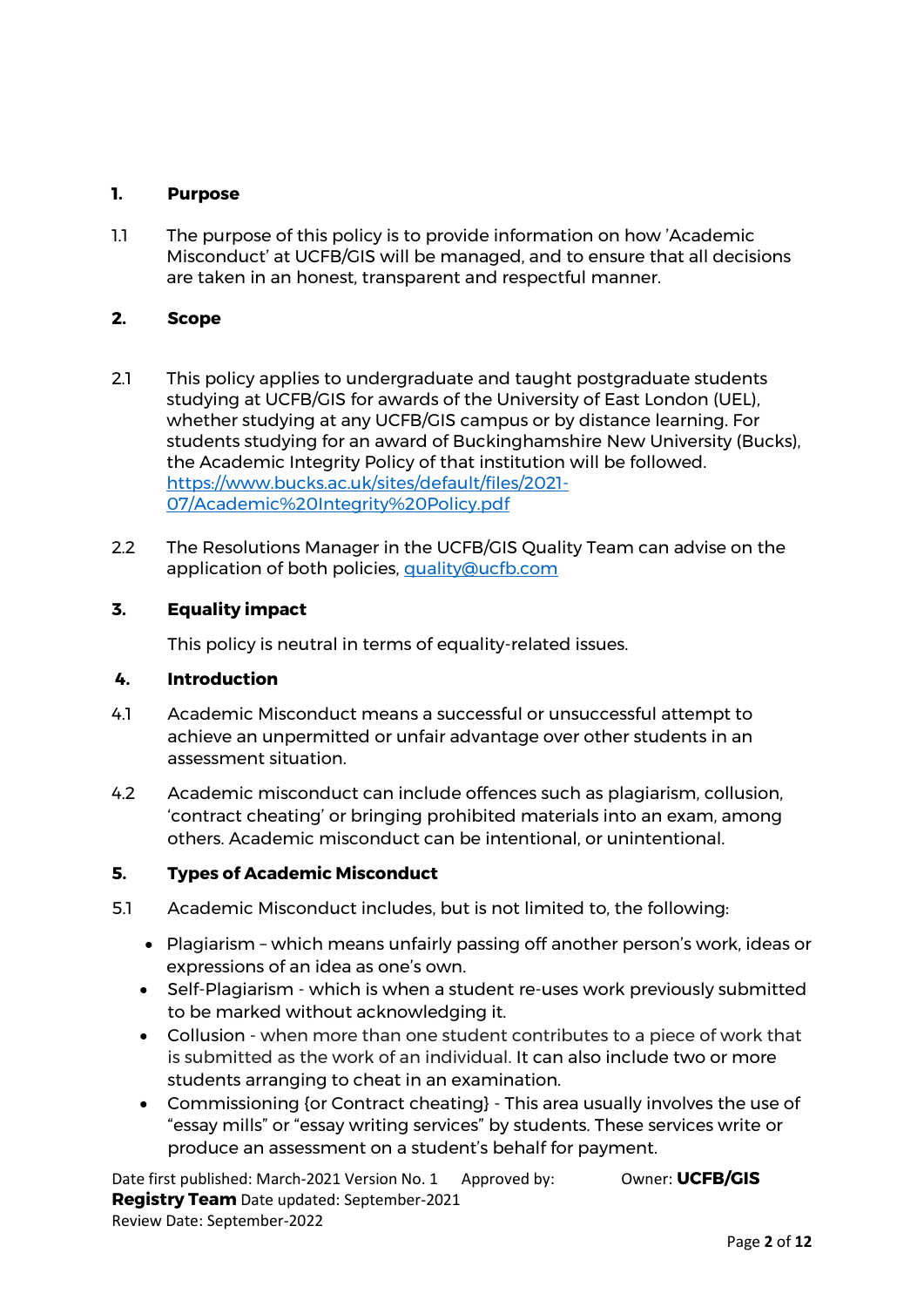- Examination misconduct misconduct includes, but is not limited to, bringing in unauthorised materials (notes, audio/visual equipment, smart watches etc.), causing a disturbance during exam conditions, copying work of another student,
- Breach of assessment rules which means not following formal instructions regarding an assessment.

A further non-exhaustive list can be found in Appendix 3.

#### **6. What happens if Misconduct is alleged.**

- 6.1 A staff member who suspects academic misconduct must as soon as possible:
	- clarify the nature of the action suspected of being academic misconduct,
	- identify and provide relevant evidence,
	- complete a formal academic misconduct report form on the student's action
	- inform the Resolutions Manager or Head of Quality.
- 6.2 Registry should update the semester's Academic Misconduct spreadsheet once they are notified of the allegation.
- 6.3 Registry should update the student's mark on EBS with "0 Pending investigation".
- 6.4 An academic misconduct allegation letter should be sent to the student (via Email), informing them an academic misconduct charge has been raised on a particular assessment and informing them that a hearing will be organised.
- 6.5 A provisional hearing date/s should be booked in by the Resolutions Manager (or nominee) with academic leads to discuss the alleged academic misconduct/s with student(s).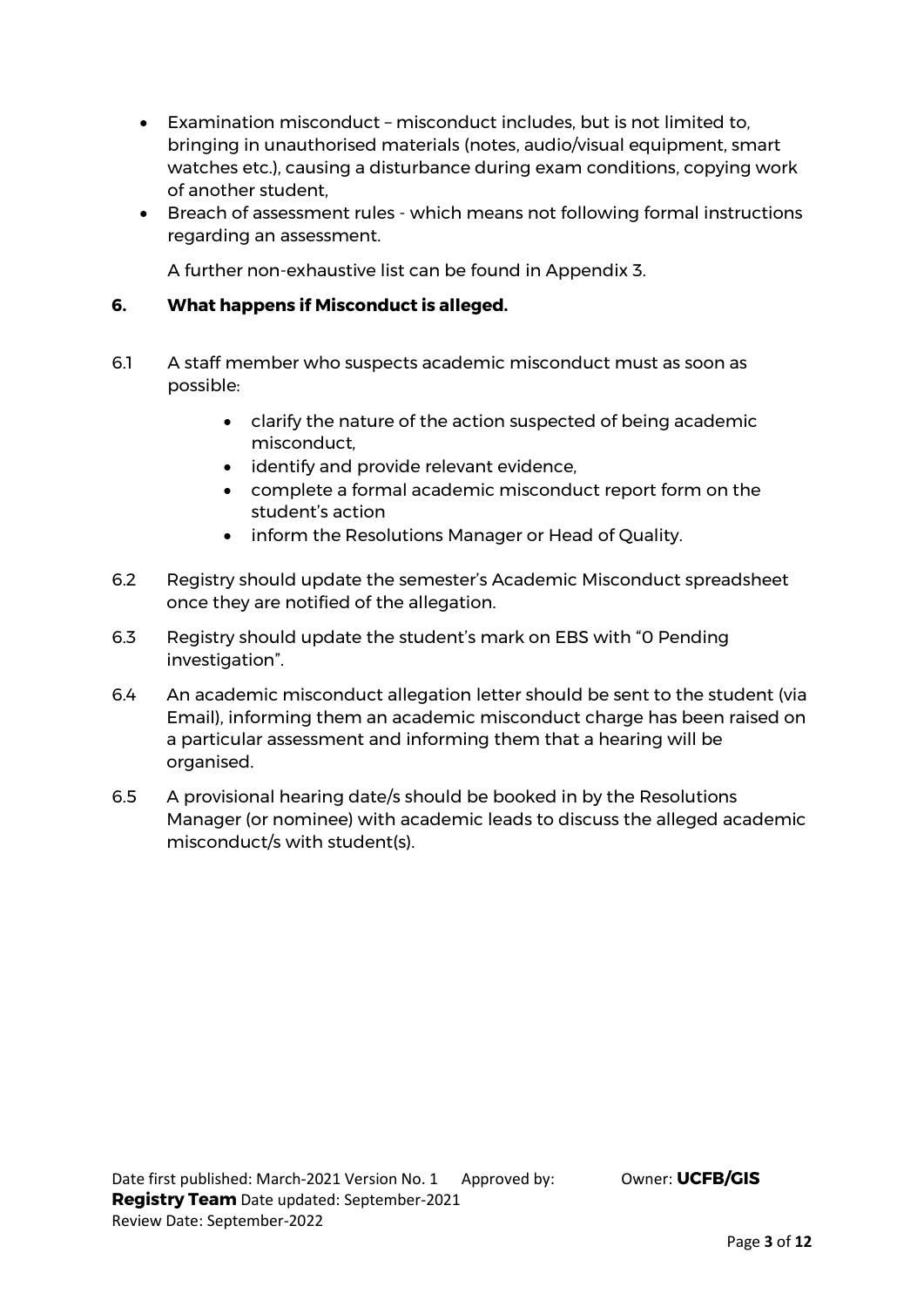## **7. What penalty can be received if academic misconduct is found proven?**

7.1 The level of penalty the student is given depends on the severity of the academic misconduct, with higher penalties given for intentional conduct, and lower penalties awarded for accidental conduct that often constitutes poor academic practice.

| <b>Penalties</b> | What is generally<br>given?                                                                                                                                                | What will happen?                                                                                                                                                                                                                          | What behaviour leads<br>to this kind of penalty                                                                                                                                                                                                                                      |
|------------------|----------------------------------------------------------------------------------------------------------------------------------------------------------------------------|--------------------------------------------------------------------------------------------------------------------------------------------------------------------------------------------------------------------------------------------|--------------------------------------------------------------------------------------------------------------------------------------------------------------------------------------------------------------------------------------------------------------------------------------|
| Level A          | For a first time,<br>non-serious<br>offence.<br>Unintentional<br>conduct.                                                                                                  | You will be given a<br>mark of 0 for the work,<br>and will need to<br>resubmit the<br>assessment at the<br>next opportunity. The<br>assessment will be at<br>the pass mark. This<br>penalty will not be<br>recorded on your<br>transcript. | Poor referencing, Poor<br>paraphrasing (only<br>changing a few words<br>in a<br>sentence/paragraph,<br>rather than re-writing<br>entirely). Copying and<br>pasting text without<br>citing sources.                                                                                   |
| Level B          | For a more serious<br>first offence or<br>when a student<br>has already been<br>given a Level A<br>penalty in the<br>past. More often<br>applied for<br>cheating in exams. | You will be given a<br>mark of 0 for the work<br>and will need to<br>resubmit the<br>assessment at the<br>next opportunity. The<br>module will be<br>capped at the pass<br>mark. This will be<br>recorded on your<br>transcript.           | Attempting to copy<br>from another in an<br>examination, Importing<br>prohibited materials of<br>any type into an<br>examination room. An<br>instance of academic<br>misconduct that takes<br>place after a student<br>has already had a Level<br>A penalty applied<br>against them. |
| Level C          | Serious academic<br>misconduct.<br><b>Generally includes</b><br>intentional<br>conduct.                                                                                    | You will be given a<br>mark of 0 for the work<br>and will need to<br>resubmit the<br>assessment at the<br>next opportunity. The<br>module will be<br>capped at the pass<br>mark. You will be<br>suspended for the<br>following semester.   | Serious misconduct,<br>often where a student<br>had acted in grossly<br>dishonest way. This<br>could include theft,<br>falsification or buying<br>essays.                                                                                                                            |
| Level D          | When the conduct<br>is so serious that it<br>warrants UCFB/GIS<br>recommending<br>expulsion                                                                                | You will be expelled                                                                                                                                                                                                                       | Unspecified by the<br>University, as it is very<br>rarely applied.<br><b>Extremely serious</b><br>misconduct                                                                                                                                                                         |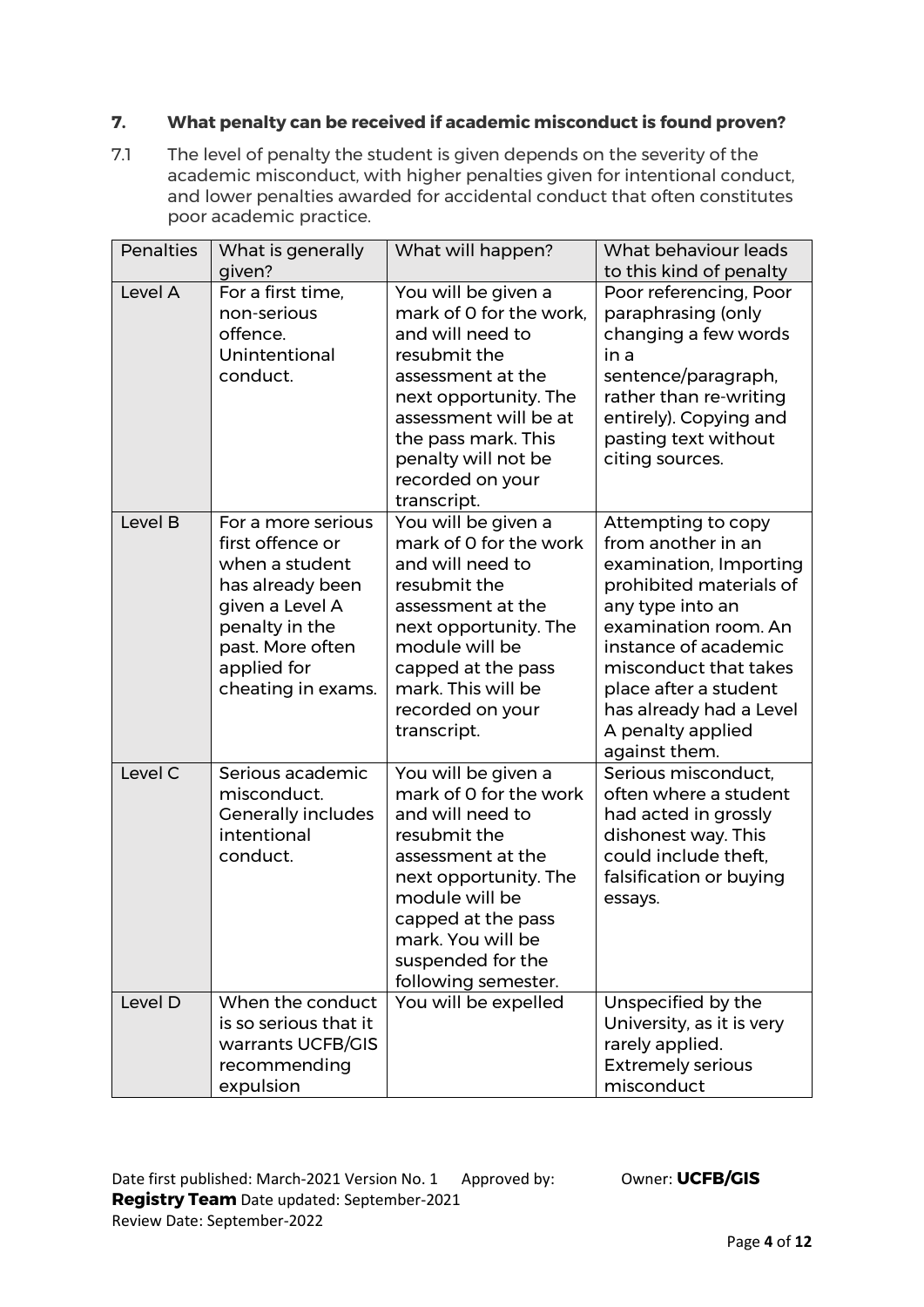## **8. Meeting with the Student for Level A penalty.**

- 8.1 If there is no record of the student having previously breached our Academic Misconduct Regulations, the Module Leader, will hold a meeting with the student. The student may be accompanied by a supporter (the accompanying person would typically be another member of the student body). If Academic Misconduct has been proven in a previous assessment, then action should proceed to paragraph 4.
	- This meeting can only give the lowest of penalties (a Level A penalty) and is intended to help the student to avoid repeating the mistake and to help improve practice in the future.
	- The meeting is intended to help the student understand why assessment has been flagged for academic misconduct and to help prevent them repeating misconduct in their future academic journey.
	- Students will be informed of further areas that UCFB/GIS have to support them such as Student Services.
	- Failure to attend the meeting will give academics the right to make an informed decision in the student's absence. If the student cannot attend due to other commitments, the student must inform UCFB/GIS in advance.
- 8.2 The Module Leader should inform the Resolutions Manager of the verdict after meeting and ensure the student record is updated.
- 8.3 The student has the right to reject the Module Leader's decision, and this will escalate the alleged misconduct to a further meeting with Course Leader, Module Leader, and Resolutions Manager (or nominee).

## **9. Meeting with the Student for Level B/C/D penalty.**

- 9.1 This meeting will take place if the student does not accept a Level A penalty at a prior meeting, or if the offence occurred in an exam, if misconduct has occurred in a previous assessment, or for any other serious offence attracting a high penalty (Level B and above). The meeting is arranged by the Resolutions Manager to discuss the allegations and if the student accepts or contests the allegation, evidence related to academic misconduct will be reviewed by academics and the student in question.
- 9.2 The student will be given the opportunity to challenge the allegation. The student may bring evidence (such as drafts, notes or other material) to show that they did not breach the regulations.
- 9.3 The Resolutions Manager (or nominee) will inform the student what the student's options are:
	- to accept the penalty. This means the student accepts the allegation made against them and will await sanction, or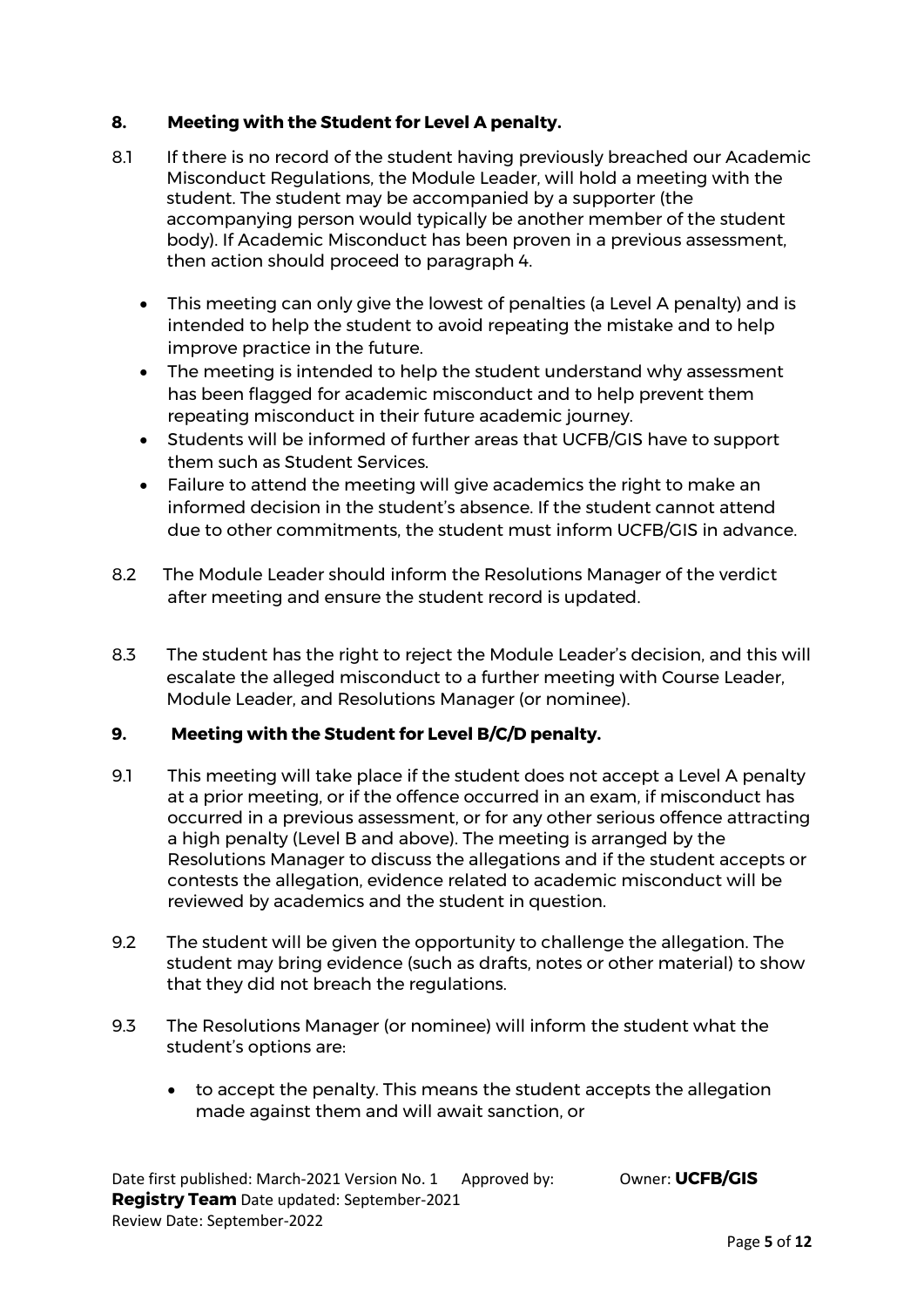- to contest the allegation. This means the student does not accept what is being alleged against them and they wish to challenge it. This will mean that the case will be heard by the Academic Misconduct Panel.
- 9.4 Students will be given five working days after the meeting to review the charge and decide whether they wish to contest or accept the allegation. If the student accepts the penalty, the Resolutions Manager (or nominee) will notify the tutor, administrator, etc. and the penalty will be applied and detailed on the student record. The student is sent a decision outcome letter via email from the Resolutions Manager.
- 9.5 If the student decides to contest the allegation, the Resolutions Manager (or nominee) will explain the process for rejecting the penalty and the student will be asked to draft a response within ten working days from the date of their decision to contest the allegation. We would highly recommend that students speak to a UEL Students' Union adviser at this point in the process, if they have not already.

#### **10. Academic Misconduct Panel**

- 10.1 If the student wishes to contest the allegation, then the case will be forwarded to the Academic Misconduct Panel, made up of three members of UCFB/GIS academic staff, at least one of whom will be a neutral member of academic staff (Programme Leader or above), with appropriate expertise of academic misconduct procedures. They will act as the Chair. The panel will consider all the evidence related to the case, including the student's response. The Resolutions Manager (or nominee) will officer the panel.
- 10.2 The student may be accompanied by a supporter (the accompanying person would typically be another member of the student body).
- 10.3 The student will be informed of the panel's decision at the hearing, with a formal notification from the Resolutions Manager to follow within five working days.

#### **11. Appeal Panel**

- 11.1 If the student wishes to appeal the decision of the panel, the student must submit a written notice stating the ground(s) of appeal within 20 working days of the date upon which the student was informed of the Academic Misconduct Panel's decision. This appeal should be sent to the UCFB/GIS Registrar and copied to the Resolutions Manager.
- 11.2 Students may only appeal on three grounds:
	- Procedural Irregularity.
	- Documented bias on the part of a member of the panel.
	- New evidence not available at the time of the original panel.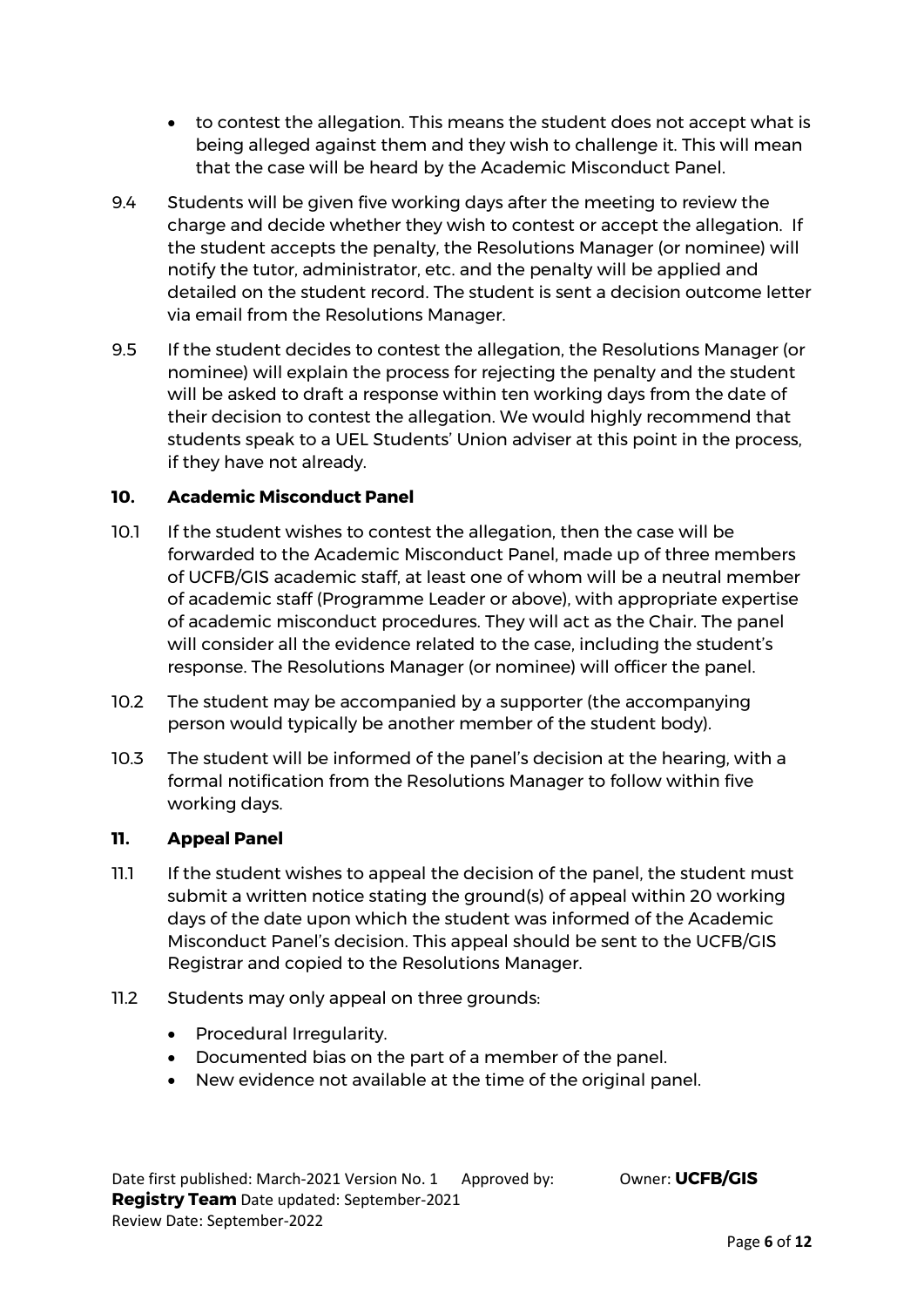- 11.3 The panel will be made up of two academic staff members not previously involved with the case, one of whom will be a Dean, who will Chair the meeting. The Resolutions Manager (or nominee) will officer the meeting.
- 11.4 The Appeal Panel shall have power to:
	- adiourn the hearing to a future date.:
	- confirm the penalty imposed;
	- moderate the penalty imposed to a lesser penalty, the panel may not impose a greater penalty;
	- uphold the appeal and overturn a decision to impose a penalty.
	- refer any case to a disciplinary or Fitness to Study proceeding.

#### **12. Enforcement**

- 12.1 If any student of UCFB/GIS refuses to comply with a request or decision made to enforce this policy, their refusal must be reported to the Registrar, who will take such action to enforce this policy as necessary.
- 12.2 Each academic year UCFB/GIS Academic Board will receive a report that enables it to monitor, identify and act on any shortfalls in how these regulations are interpreted and applied
- 12.3 The annual report will include statistical data on the number of allegations that are raised by the type of misconduct; the outcomes, departments and programmes from which they originate; the length of the process: the equality characteristics (Including sex, disability and ethnicity) of those involved; penalties applied and cases dismissed.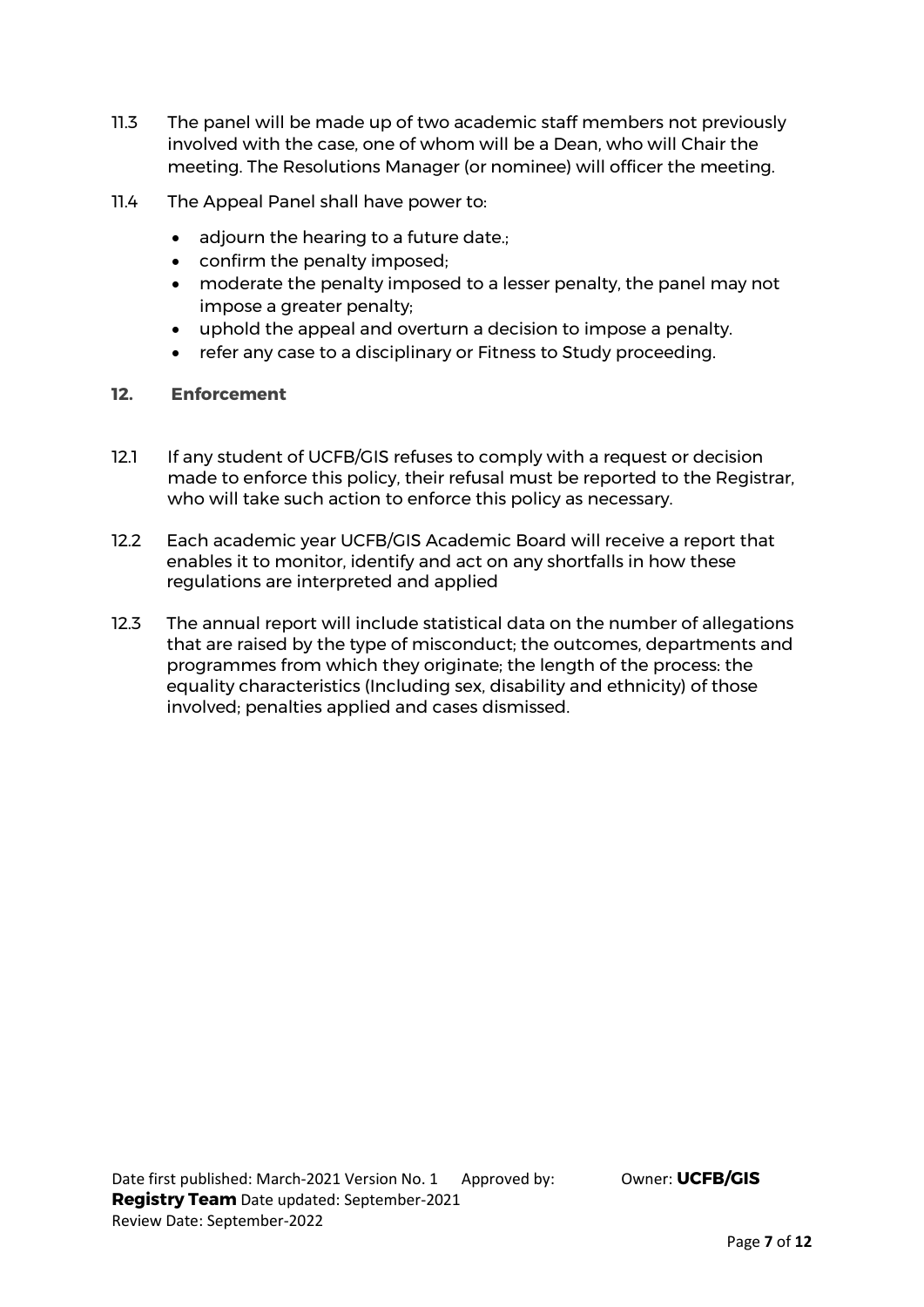## **APPENDIX 1**

#### **1. How to avoid Academic Misconduct - A guide for students**

- **1.1 Plan ahead.** Often Module Leaders are able to give you specific information about the timeline of your assessments early on in the semester. This gives you plenty of time to plan your term and to prepare for each assignment. Once you have your assessment question or task, we recommend giving yourself a safe amount of time to plan, read, act and write.
- **1.2 Keep a note of your references as you go.** Whether you are making notes from books or copying and pasting from online sources, make sure that you have a system to identify which words are your own and which are taken from another source. You can write in quotation marks or in another colour, or both. Be sure to write the reference **in full** by each quote, e.g. book title, author(s), page number. Not having a system of identifying and referencing quotes put you at risk of plagiarism in your coursework or open book assessments. Remember, if you copy someone else's words into an assessment and do not reference properly, you can have your work marked to zero (or worse) for plagiarism, even if it was an accident.
- **1.3 Allow enough time for your bibliography.** When writing your assignment, make sure you factor in time for your bibliography and referencing. Referencing can take a while at first but gets easier with practice. When you know what you are doing, referencing can be a simple task but it can be very time consuming. Don't be caught out by running out of time; your marker needs to know where the ideas came from. As above, if you don't reference properly you risk your work being marked to zero (or worse) for plagiarism, even if it was an accident.
- **1.4 Try to access original sources.** Similar to the above, don't copy and paste theorists from the text you are using, but take the time to access the original sources. Turnitin will recognise where citations have been pasted as part of the original text which may create cause for concern about the research and wider reading you have done ahead of the submission.
- **1.5 Paraphrase using your own words.** Unless quoting directly, with parentheses (""), close the book/source you are using. This means it is far less likely that your work will be the same as the source, even by coincidence. Changing some words or rearranging sentences can still be picked up by Turnitin or markers of the work and can still be considered plagiarism.
- **1.6 Use exemplars as tools not lifelines.** Lecturers may provide exemplar essays, papers or assignments to help students understand the task or to structure their assessment. An exemplar can be a really useful and empowering tool when you are working towards a critical deadline but copying one too closely can be considered plagiarism. Always ensure that you are using your own research and ideas in your assignment. Ultimately, you may find that your findings require you to stray from the structure of the exemplar.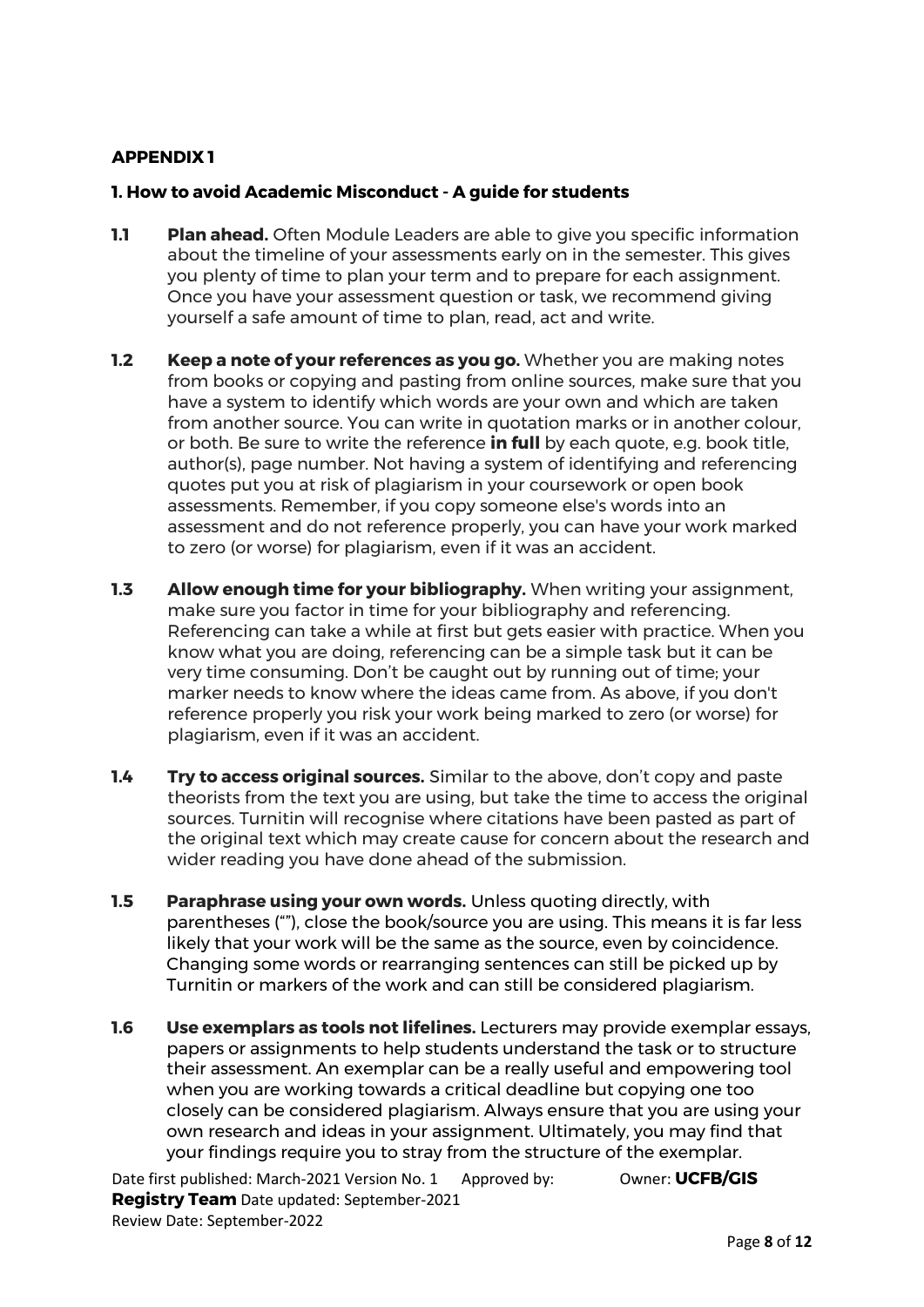- **1.7 Discussing ideas with your friends is fine but your work in individual assessments should always be your own**. If you work too closely with another student, this can lead to concerns of Collusion, whereby a piece of work is produced by, or with, someone else. This is a very common definition of Academic Misconduct, and although often occurs incidentally, will be penalised through the Academic Misconduct process. It can be really helpful to share ideas with fellow students and this is likely to help you develop your understanding and to think of ideas. Nonetheless, when physically writing the assessment, we would encourage you to do this alone.
- **1.8 Be careful when seeking a second opinion**. It may seem sensible to have a friend proofread your assessment prior to submission to ensure that it is accurate or free from mistakes. However, if there is evidence to suggest that a colleague or peer helped you with this assessment, you may find that you are investigated for Collusion. Collusion applies to any work that has been produced 'with' someone else, therefore if your work has been reviewed by a peer, we may deem this as a concern. If you are proofreading your friend's work, it may be better to discuss ideas in person, rather than to physically write, comment or amend anything online or on paper.
- **1.9 Extenuating Circumstances**. If you feel that you are having a difficult time at the moment and you are subsequently struggling to engage with your studies, you may be able to apply for an extension using the Extenuating Circumstances Policy.
- **1.10 Speak to your module leader if you know you don't understand the topic or question.** If you are unsure about the topic in question, you are unlikely to be the only one. In this case, we would encourage you to reach out to a trusted individual in UCFB, to discuss the topic in question, and ask for help before the assessment.
- **1.11 Using your previous work can be considered self-plagiarism.** Another definition of academic misconduct to be aware of is self-plagiarism. This is where work is reproduced or re-presented for assessment when it has already been part of another assessment. This includes work that you may have submitted on a different course or at a different institution.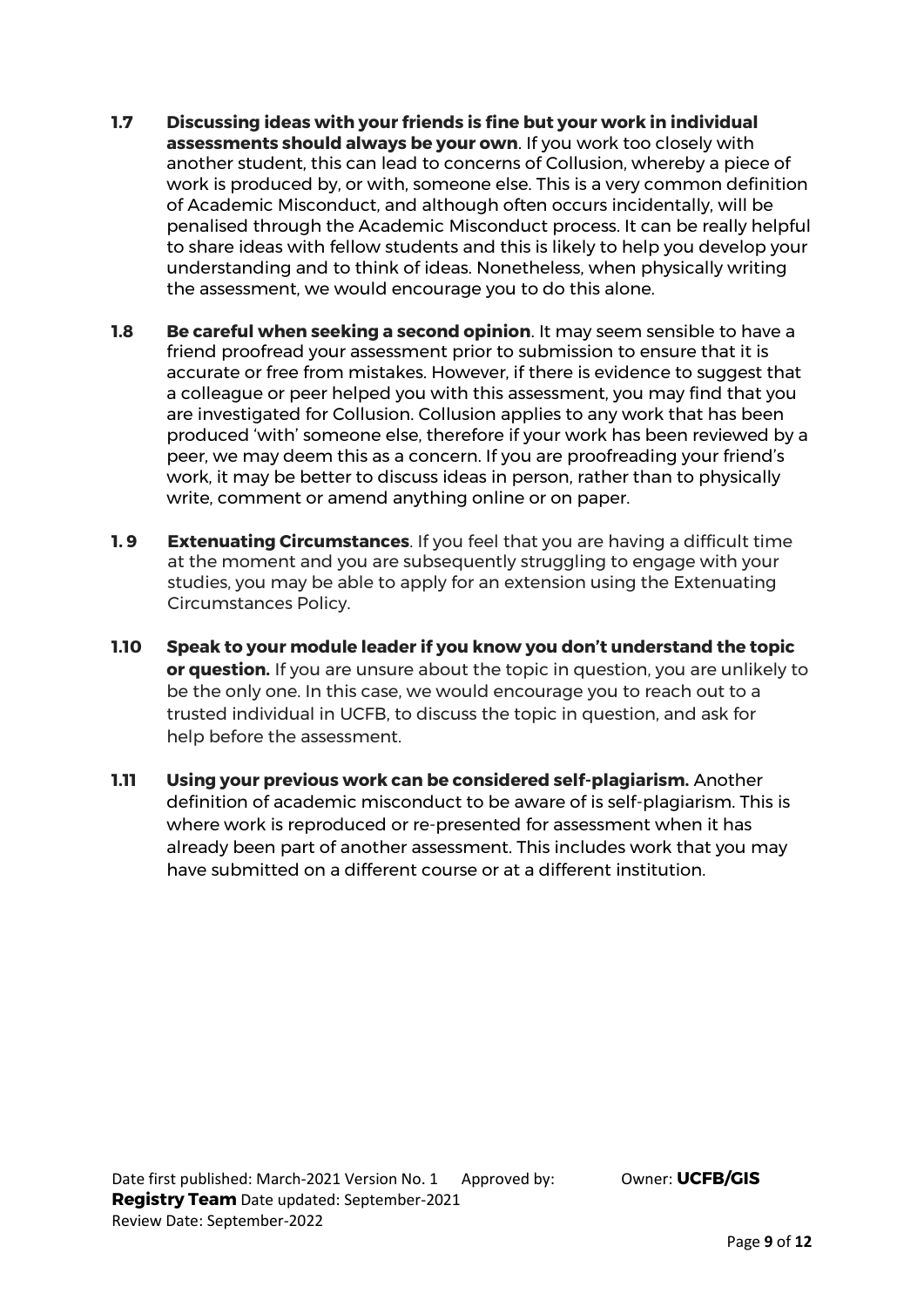## **APPENDIX 2**. Guide to Harvard referencing

<https://www.uel.ac.uk/student-life/library/info-skills/referencing-information>

The Helpful Professor [Online guide to referencing](https://www.youtube.com/watch?v=vZIu2pfbN6Q)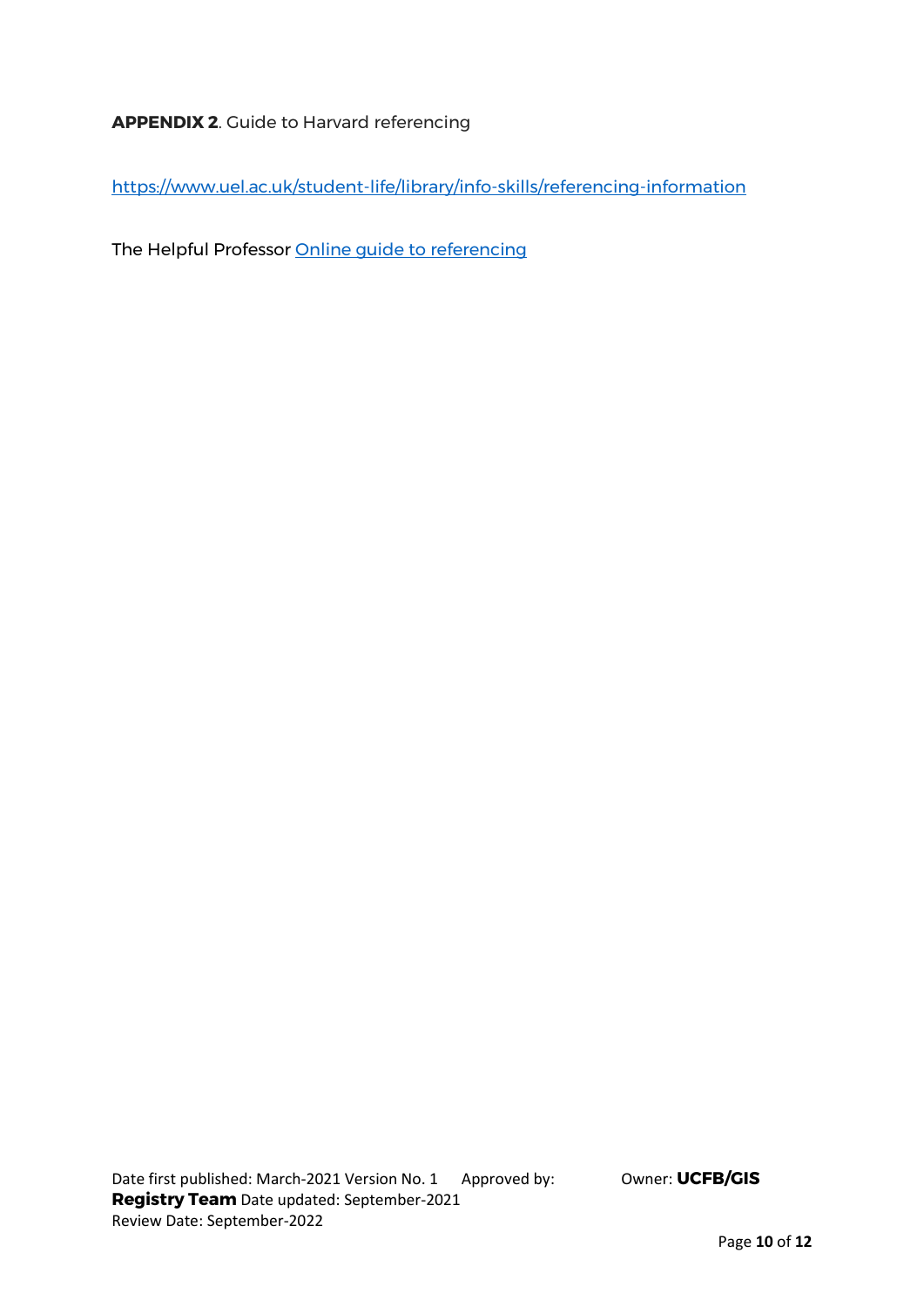## **Appendix 3.**

## **1. Types of Academic Misconduct.**

1.1 Below are types of academic misconduct with examples of each. Please note that this list is not exhaustive.

## **2. Cheating**

- 2.1 Cheating is defined as fraud, deceit, or dishonesty in an academic assignment, or using or attempting to use materials, or assisting others in using materials that are prohibited or inappropriate in the context of the academic assignment in question, such as:
	- Copying or attempting to copy from others during an exam or on an assignment.
	- Communicating answers with another person during an exam.
	- Pre-programming a calculator to contain answers or other unauthorised information for exams.
	- Using unauthorised materials, prepared answers, written notes, or concealed information during an exam.
	- Allowing others to do an assignment or portion of an assignment for you, including the use of a commercial service.
	- Submission of the same assignment for more than one course without prior approval of all the instructors involved.
	- Collaborating on an exam or assignment with any other person.
	- Taking an exam for another person or having someone take an exam for you.

## **3. Plagiarism**

Plagiarism is defined as use of intellectual material produced by another person without acknowledging its source, for example:

- Copying another person's work (Including textbooks) without proper Acknowledgment;
- Downloading and incorporating material from online sources without proper Acknowledgment;
- Piecing together sections of the work of others into a new whole without proper acknowledgment;
- Obtaining a paper from a company, essay bank, or ghost-writing service; or
- Paraphrasing or imitating the work of another without proper acknowledgment.
- **4. False Information and Representation, Fabrication or Alteration of Information**